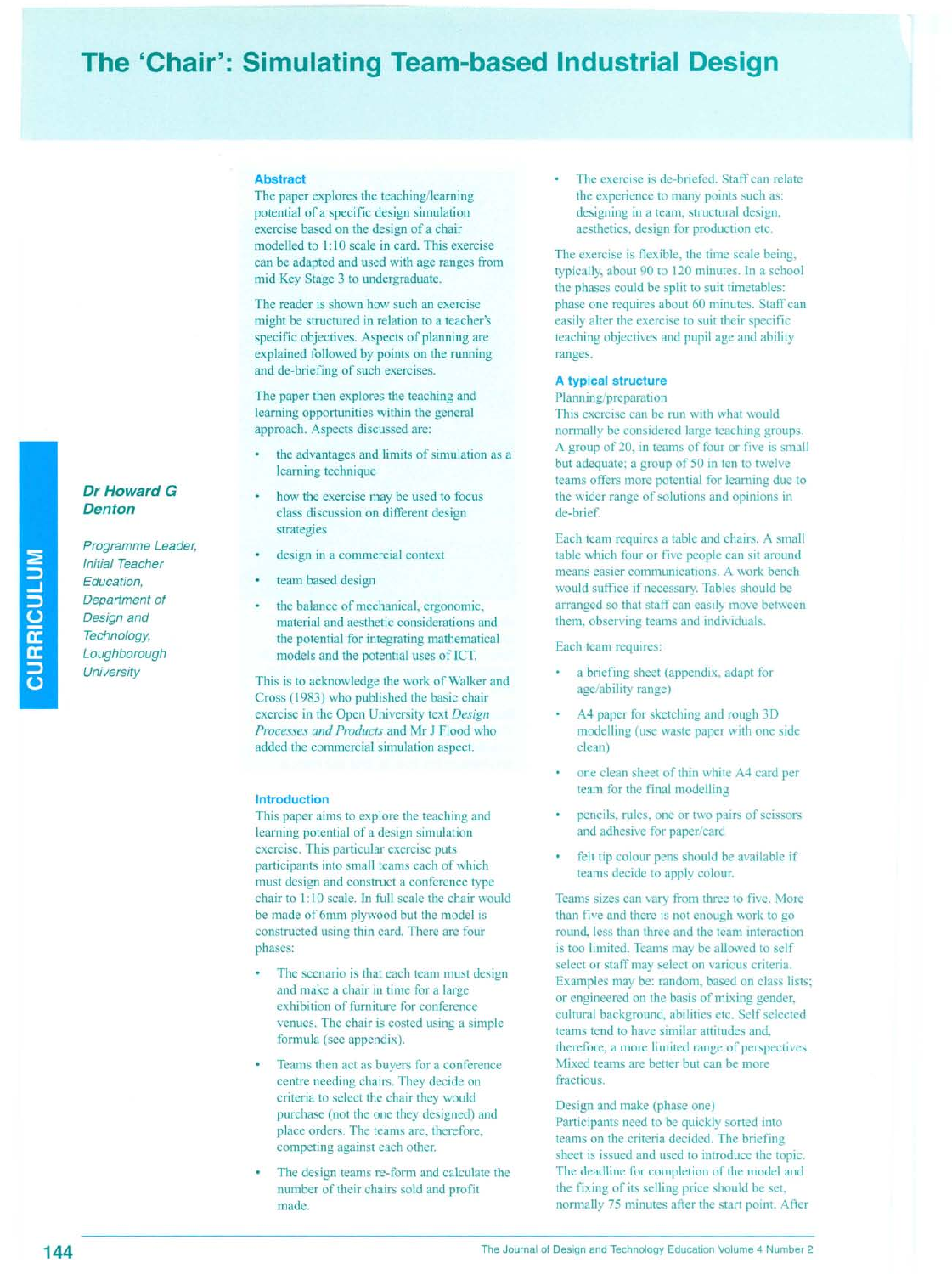a period of about 30 minutes it is often a good idea to increase the pressure on teams (optional) by announcing that "due to a booking problem at the exhibition centre" the deadline has been moved forward and is now 50 minutes from the start, i.e. in 20 minutes time. Staff can then observe the way teams manage the extra stress and raise it at debriefing.

As the exercise progresses staff should circulate, observe, and note points they wish to raise at de-brief. For example: how different teams tackle their design process, how they manage decision making, how they support each other, whether all are contributing, how different individuals may contribute in different ways. Staff should also note how the teams model their ideas and develop them.

As the deadline is reached all chairs must be finished and placed on a piece of A4 paper with a product name and selling price shown (not the cost price). Prior to this the selling price would have been arrived at by using the costing information on the briefing sheet. Firstly a cost price is calculated and then a profit margin decided by the team and added. This a much simplified model of costing and, at de-brief, more sophistication can be discussed by considering factors such as salaries, profit margins and overheads. If working with more experienced pupils staff may make the formula more complex by including some of these factors. The formula could be entered on a database.

#### Decide purchasing criteria and place orders (phase 2)

Staff re-brief teams: they are now buyers for a large conference centre who have come to the exhibition with a specific budget to spend (nominally £1000). They must decide their own criteria to evaluate the various chairs and spend their money appropriately. They would not, necessarily, buy the lowest cost chair, but one which suited their purposes and taste best. Once they have decided they place an order by stating on a piece of paper their team number, how many chairs they are buying and at what cost. This order is placed in an envelope by the chair they are buying. This phase will require about 15-20 minutes.

Calculate sales and 'profit' (phase 3) The design teams then re-fonn and see what orders they have won and work out their total sales and profit. They then enter this information on a central overhead projector sheet, poster or computer spreadsheet.

#### De-brief (phase 4)

The de-brief can be directed by staff questions, encouraging pupil discussion, but focusing staff objectives for the simulation. Teams might be asked:

- how they went about designing clarification of task, idea generation, decision making, modelling etc.
- how they managed their time
- how they delegated tasks
- if and how they used the costing formula during the design phase to fine-tune their design and lower cost
- how they felt about working under pressure
- the relative importance they placed on structural as opposed to aesthetic design
- did they consider static and dynamic loading, mis-use, recycling materials etc.
- how they approached the ergonomics of the chair
- whether the simulation is accurate to life, if not, in what way?
- whether they enjoyed the activity.

## **Analysis of teaching/learning opportunities**

This exercise, and others like it, could be used to deliver those aspects of the National Curriculum which require pupils to experience working in teams and aspects of industrial production. Similarly it calls on mathematical, technological and aesthetic capabilities plus many 'key skills'.

In any teaching and learning situation an important principle is to move from a pupil's concrete experience towards the abstract. The use of a simulation exercise such as 'the chair' means all pupils can quickly be given a common ('concrete') experience on which to base discussion. This discussion immediately follows the exercise and so can be more effective and allow the learning to be projected into the 'abstract'.

Simulations are imitations of reality, with limits and limitations. They are used to simplify complex situations and so possibly improve learning. Complexity may be increased incrementally and focus changed and/or broadened in order to develop the learner. Hence we have a learning cycle:



Simulations are not as effective as more conventional teaching for mastering facts (Percival 1978, Jones 1990). However, Adams (1977) considered simulation techniques more effective for modifying attitudes and developing confidence. Pupils easily see the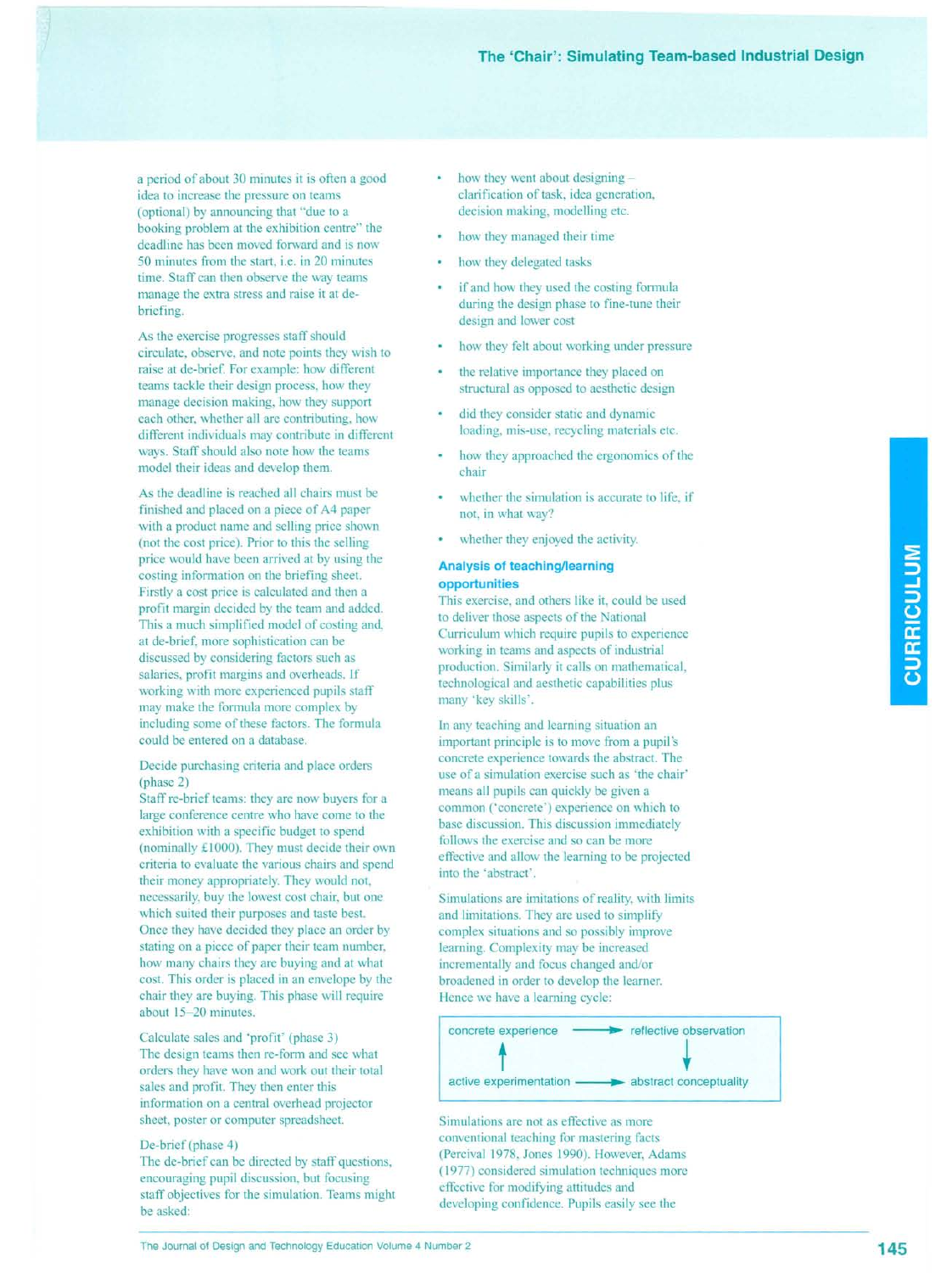

Figure1 Figure 2 and Figure 3 opposite

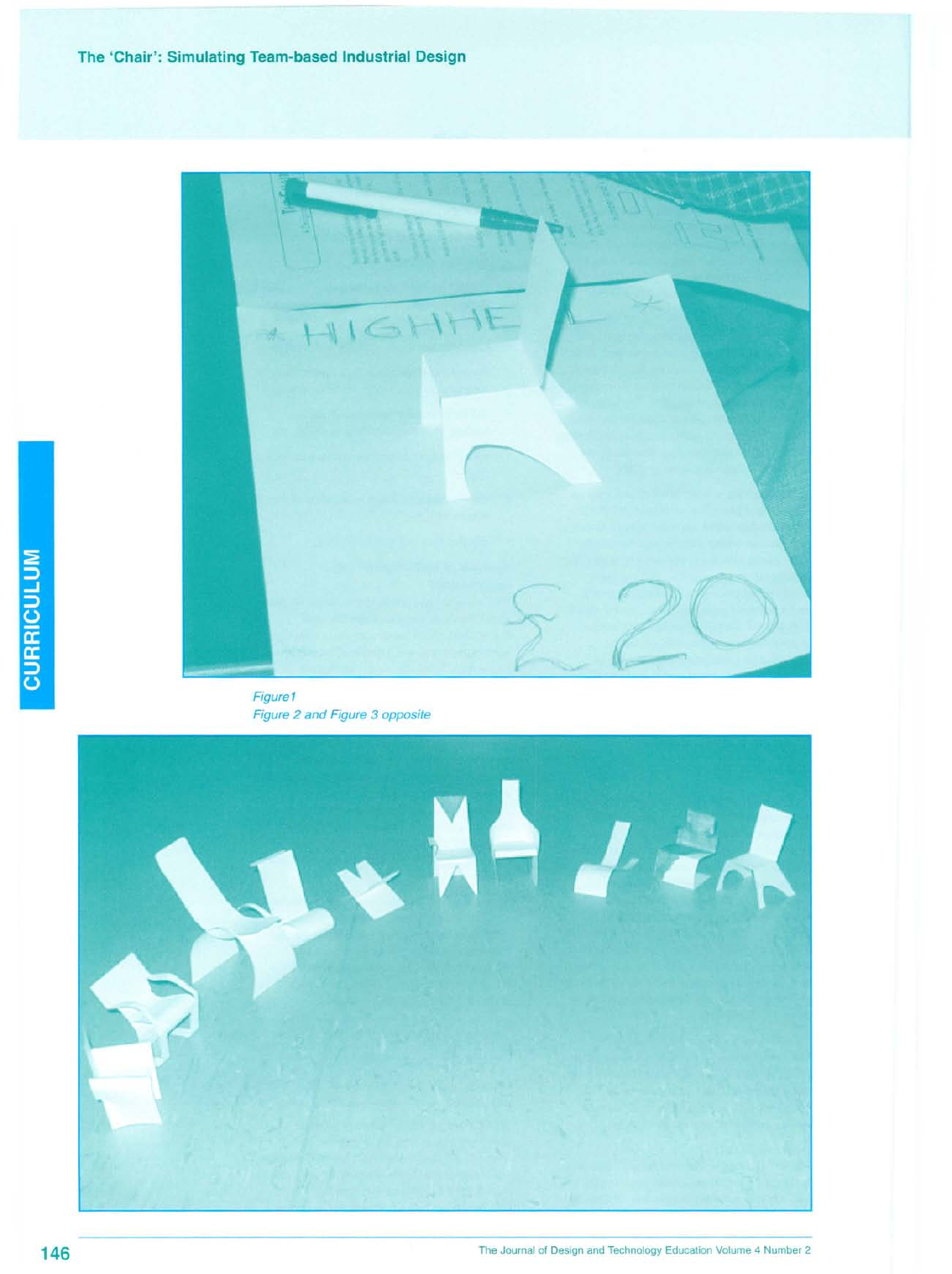# **'r**r **~1"**~**('**..**r~**. **<sup>I</sup>**.•*r\***At** *~\* **<sup>~</sup>** *.* A Design and Marketing Simulatio

This chair was made from a sheet of plywood that was cut, folded, rolled and glued to achieve the form you can see on the right. It was made up from the 'net' you can see below (not to scale).

Your task is to design and make a chair of your own using the same techniques.

Work to a 1:10 scale (100mm=1 metre full size)

- 1 Working in your teams, make up your design in card, by the deadline given.
- 2 Work out the cost per chair using the information below, remember to include waste.
- 3 Set your selling price, that is cost per chair + the profit you wish to make per chair.
- 4 You will be briefed on the market simulation. You have £1000 per team to spend.
- 5 After the market place work out how many chairs you sold. If you multiply this by the profit per chair you will have a total income.